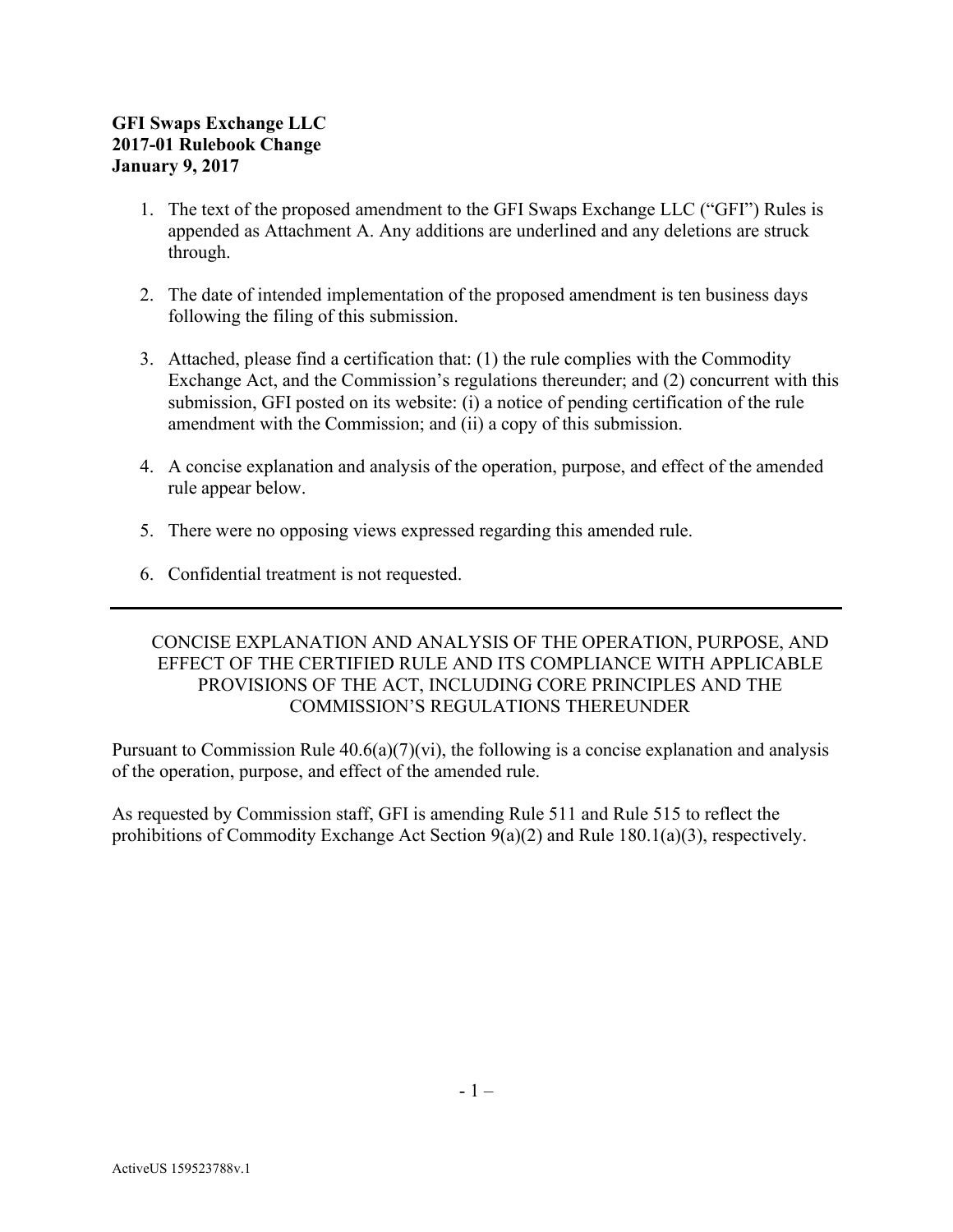## CERTIFICATIONS PURSUANT TO SECTION 5c OF THE COMMODITY EXCHANGE ACT, 7 U.S.C. §7A-2 AND COMMODITY FUTURES TRADING COMMISSION RULE 40.6, 17 C.F.R. §40.6

I hereby certify that:

- (1) the amended Rule complies with the Commodity Exchange Act, and the Commodity Futures Trading Commission's regulations thereunder; and
- (2) concurrent with this submission, GFI Swaps Exchange LLC posted on its website: (a) a notice of pending certification of the above Rule with the Commission; and (b) a copy of this submission

/s/ William Shields

Title: Chief Compliance Officer Date: January 09, 2017

- 2 –